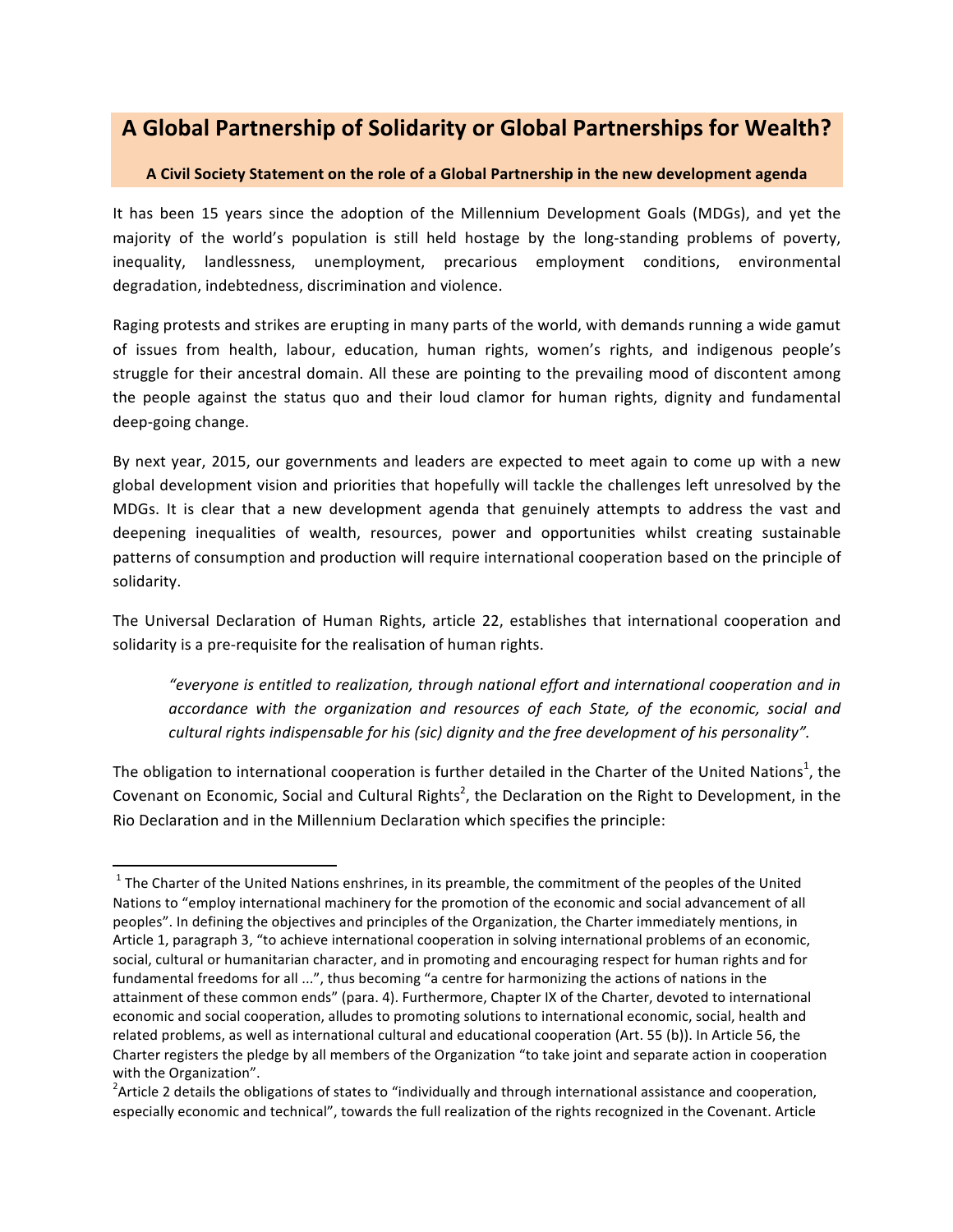*"Solidarity. Global challenges must be managed in a way that distributes the costs and burden fairly* in accordance with basic principles of equity and social justice. Those who suffer or who *benefit least deserve help from those who benefit most.*"<sup>3</sup>

Recently, however, a different form of cooperation is being promoted in the name of sustainable development. A global partnership based on the principle of international solidarity is eclipsed by the proliferating *multiple and voluntary partnerships* between governments and trans/multinational corporations, with the United Nations even leading on the frontlines for these initiatives.

The mantra-like claim that is continually being chanted is that private sector initiative should be the cornerstone of development strategies. Majority of the post-2015 proposals coming from official agencies and expert panels, for instance, advocate fostering a business environment more conducive to the growth and competitiveness of the private sector; implementing "clear government policies and rules that align private business incentives"; leveraging of development assistance and public money for private sector development; and promoting public-private partnerships to reduce investment risks.

Beneath all rhetoric on partnering with the private sector is a creeping resurgence of a familiar marketled development strategy dominant among policy makers since the 1980s. Indeed while states have repeatedly committed to the principle of international solidarity a very different form of global partnership has dominated development policy and practice in the past three decades. It is a global partnership between governments, IFIs and corporations that has concentrated wealth in the hands of a tiny wealthy minority.

The emphasis given on market efficiency and productivity was the very same culprit that led to the greater concentration of wealth and assets in the hands of big corporations while doing little to improve the lives of the poor. The privatization of state-owned enterprises and assets has resulted in unaffordable costs of living and further hampered people, especially the most discriminated and disproportionately women, from accessing basic social and economic services. Tax policies have greatly favored the wealthy with governments reducing taxes on profits and high-income earners, while keeping tax wages and imposing flat taxes based on consumption, further incapacitating the poor. Deregulation of industries, initially explained to foster competition and eliminate monopolies, has instead concentrated business and market power into a few corporate hands.

The privileging of the private sector's role in partnerships poses the danger of corporations and their lobby-groups gaining unchecked influence over the agenda-setting and political decision-making by governments. If left unmanaged and unsupervised, these partnerships are likely to evolve to further serve corporate interests resulting in the privatization of public services to the detriment of the peoples' right to basic services and universal social protection. Indeed it is strange to think that while

<u> 1989 - Andrea Santa Andrea Andrea Andrea Andrea Andrea Andrea Andrea Andrea Andrea Andrea Andrea Andrea Andr</u>

<sup>11.2</sup> specifies further the obligation in relation to right to be free from hunger. International solidarity was reaffirmed by the ESCR Committee in its general comment No. 3 on the nature and scope of international legal obligations.

 $3$  United Nations Millennium Declaration, adopted by the General Assembly in its resolution 55/2 of 8 September 2000.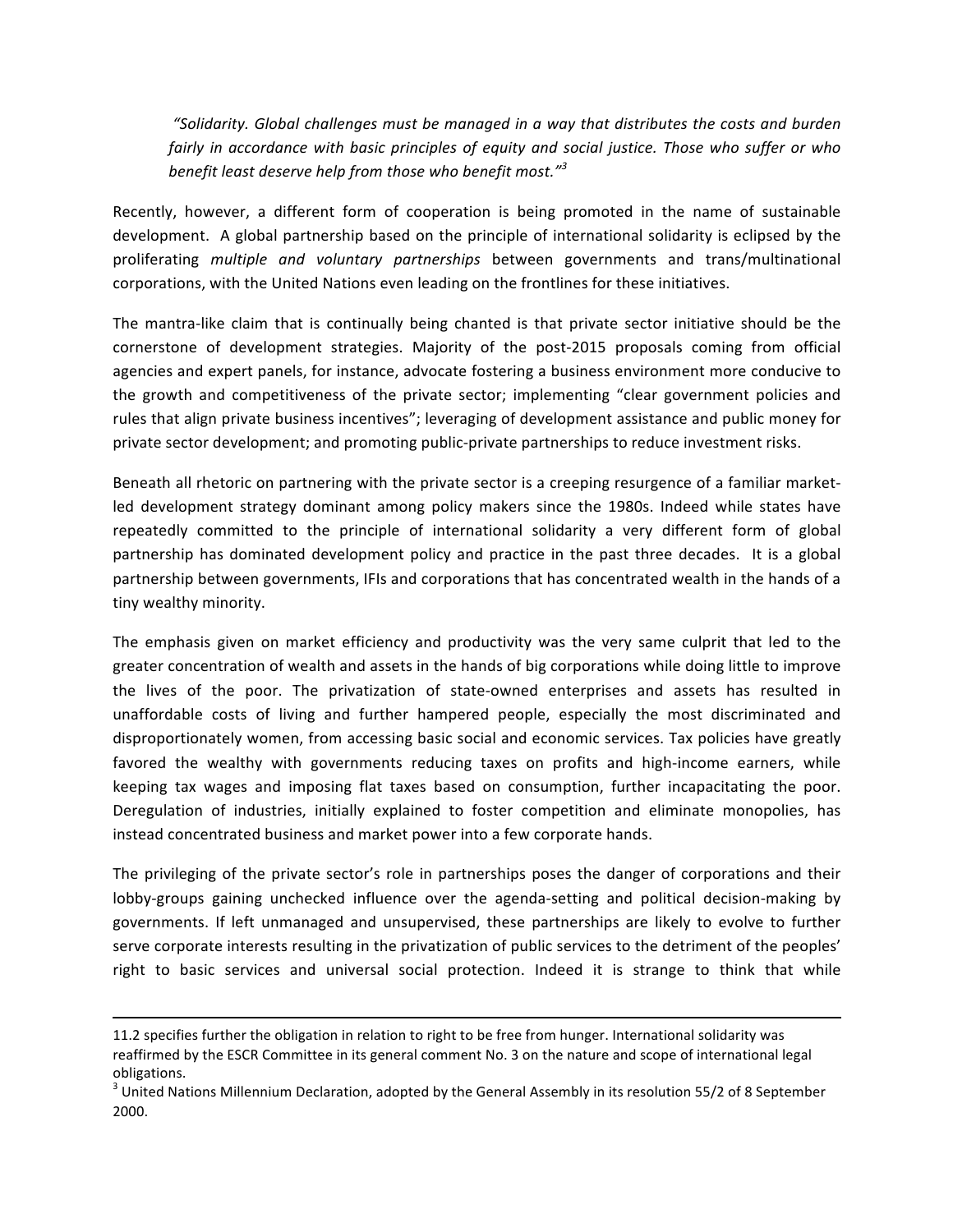governments deliberate over a new set of "sustainable development goals", other negotiations are taking place that will further cement the 'sovereign rights' of corporations over state jurisdictions.<sup>4</sup>

In light of these danger signs, among many others, we register our strong opposition to the uncritical appeal for partnerships with the private sector as the main driver of the future development agenda. We gather our collective strengths and efforts to counter the looming danger of the selling of our world's future and our rights as citizens to corporations whose interests are increasing profits.

We call for greater scrutiny of partnerships with the private sector to ensure that they uphold and respect international human rights standards and development effectiveness principles. We demand robust accountability mechanisms and binding measures for corporations to be put in place to demonstrate full commitment and common understanding for global partnerships for sustainable development. We resist every effort that seeks to leverage partnerships to expand big businesses' power and influence. We demand that our governments assert their ultimate responsibility in for protecting, respecting and fulfilling the human rights and interests of their peoples.

We call on governments to re-commit to the principle of international solidarity and support this principle as the mechanism for redistribution of wealth, power, resources and opportunities required to truly transform development and ensure the earth's sustainability.

We call for a stand-alone Global Partnership goal which commits public funds to sustainable development, which commits to debt relief where it impedes sustainable development, which facilitates the exchange and democratization of knowledge, information, intellectual property required for sustainable development, which takes specific steps to reform global finance, end tax evasion, transfer pricing and other practices that limit public revenue, which reforms the global trade architecture and orients trade toward sustainable development, , informed by human rights and social justice, and which reflects the commitments governments have repeatedly made to respect, protect and fulfill the human rights of all humanity.

## *Initial Signatories:*

<u> 1989 - Johann Stein, markin film yn y breninn y breninn y breninn y breninn y breninn y breninn y breninn y b</u>

Campaign for Peoples Goals for Sustainable Development African Women's Development and Communication Network (FEMNET) Arab NGO Network for Development (ANND) Asia Pacific Forum on Women, Law and Development (APWLD) Asia Pacific Research Network (APRN) Asian Students Alliance (ASA) Association for Women's Rights in Development (AWID) Center for Economic and Social Rights (CESR)

 $4$  The Trans-Pacific Partnership Agreement and the Transatlantic Trade and Investment Partnership will cover the majority of global trade and will provide multi-national corporations the power to sue governments using Investor State Dispute Settlement procedures.